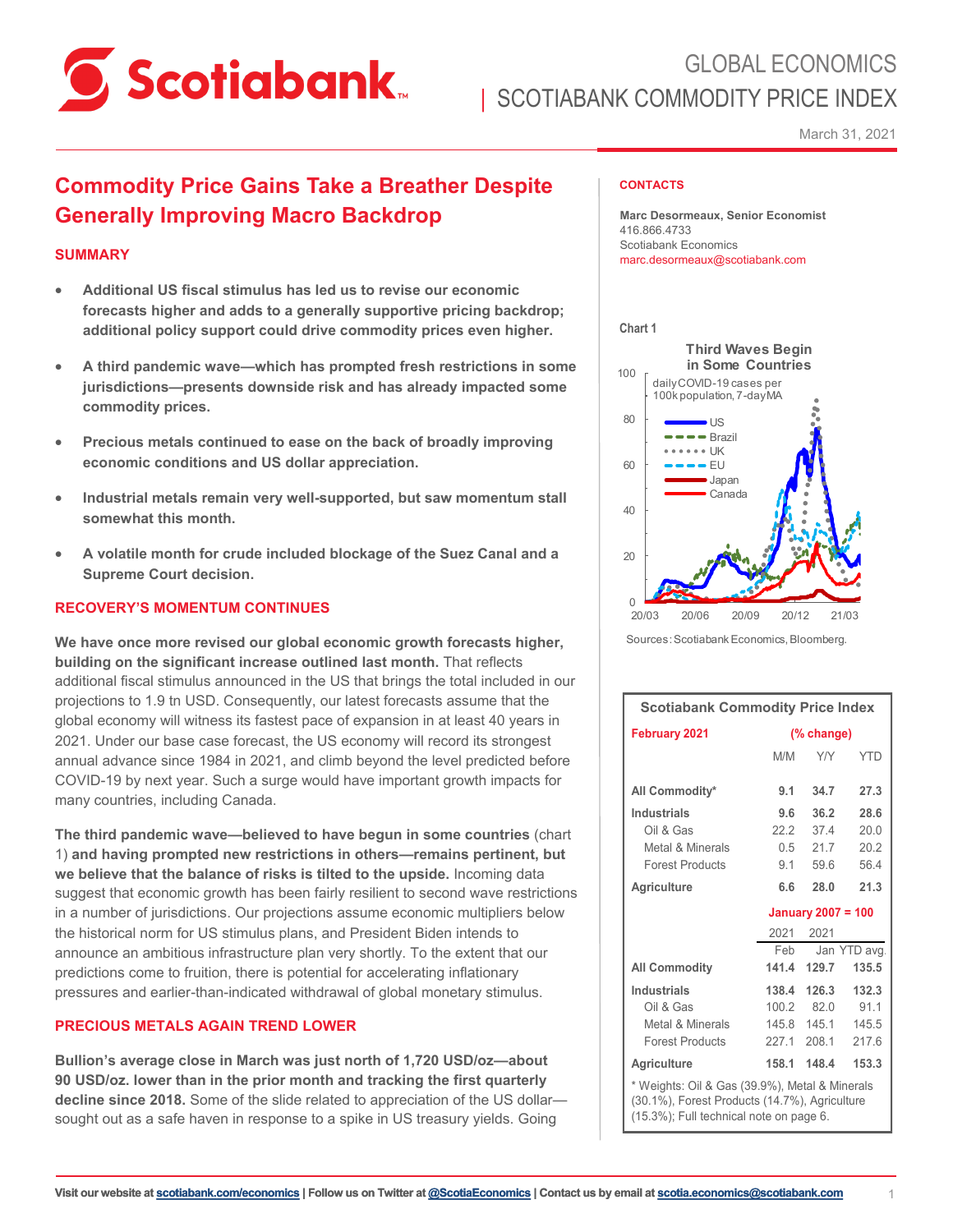

March 31, 2021

forward, inflationary fears related to President Biden's stimulus package may engender new investor preference for gold as an inflation hedge.

**Silver values have also been negatively impacted by a rising greenback and treasury yields.** Prices for the metal have traded below 25 USD/oz in several recent sessions after consistently eclipsing the 27 USD/oz mark earlier this year. Unlike gold, however, silver has a wide range of industrial uses and is therefore poised to benefit so long as global construction and manufacturing activity gain as the global economic recovery progresses.

### **INDUSTRIAL METALS' CLIMB STALLS**

**Though copper prices remain very well-supported, closing values of the red metal have fallen back somewhat since climbing north of 4.20 USD/lb in late February and early March.** Strength in the US dollar and fears related to a third pandemic wave in Europe drove some of that retreat. Investors are also said to be weighing the possibility of demand-sapping tax hikes in the US, even with that country's forthcoming infrastructure plan likely to offer a significant economic boost. From a fundamentals perspective, China—responsible for half of global copper consumption—is more important. We expect this week's Chinese manufacturing PMI to show strong post-Lunar Holiday gains, and that industrial-sector-led growth in the Middle Kingdom to continue to support copper prices this year.

**Like copper, iron ore's price trajectory will depend in large part on the course of Chinese industrial activity, especially as it pertains to steel production.** The release of Beijing's latest Five-Year Plan—which called for reductions in carbon emissions intensity, of which steelmaking is a major source—caused some apprehension about the durability of the recent strength in iron ore values. While adaptation to climate targets will clearly be important for steel producers over the medium-term, we continue to anticipate that China's stimulus measures will remain supportive of iron ore prices this year alongside reduced Brazilian output.

**Nickel saw the steepest price contraction of the major industrial metals**  (chart 2) **last month on the back of news that Chinese nickel and steel giant Tsingshan Holding Group would help boost supply of the metal for battery production.** Alongside strong industrial sector activity, pricing had benefited from anxiety that output capacity would not be sufficient to meet the demand surge expected to come from widespread adoption of electric vehicles—batteries for which require nickel as a key component.

# **VOLATILE MONTH FOR CRUDE OIL**

**While WTI increased on average relative to February, its gains fell off towards the end of the month, and the key North American benchmark closed between 58 and 66 USD/bbl.** A good deal of that volatility relates to uncertainty caused by the Ever Given container ship's six-day blockage of the Suez Canal—through which about 10% of global seaborne crude is estimated to pass. The ship has been freed but backlogs and delivery delays are likely. However, before that incident, global crude values had already been under pressure as lockdowns in Europe to combat the third wave of the pandemic ignited fears of weaker fuel consumption. US oil stocks have also increased in recent weeks, in part due to lingering impacts from the cold spell that hammered Texas in February.

### **Chart 2**





Sources: Scotiabank Economics, Bloomberg.

**Chart 3**

**Oil Production, Drilling**



#### **Chart 4**

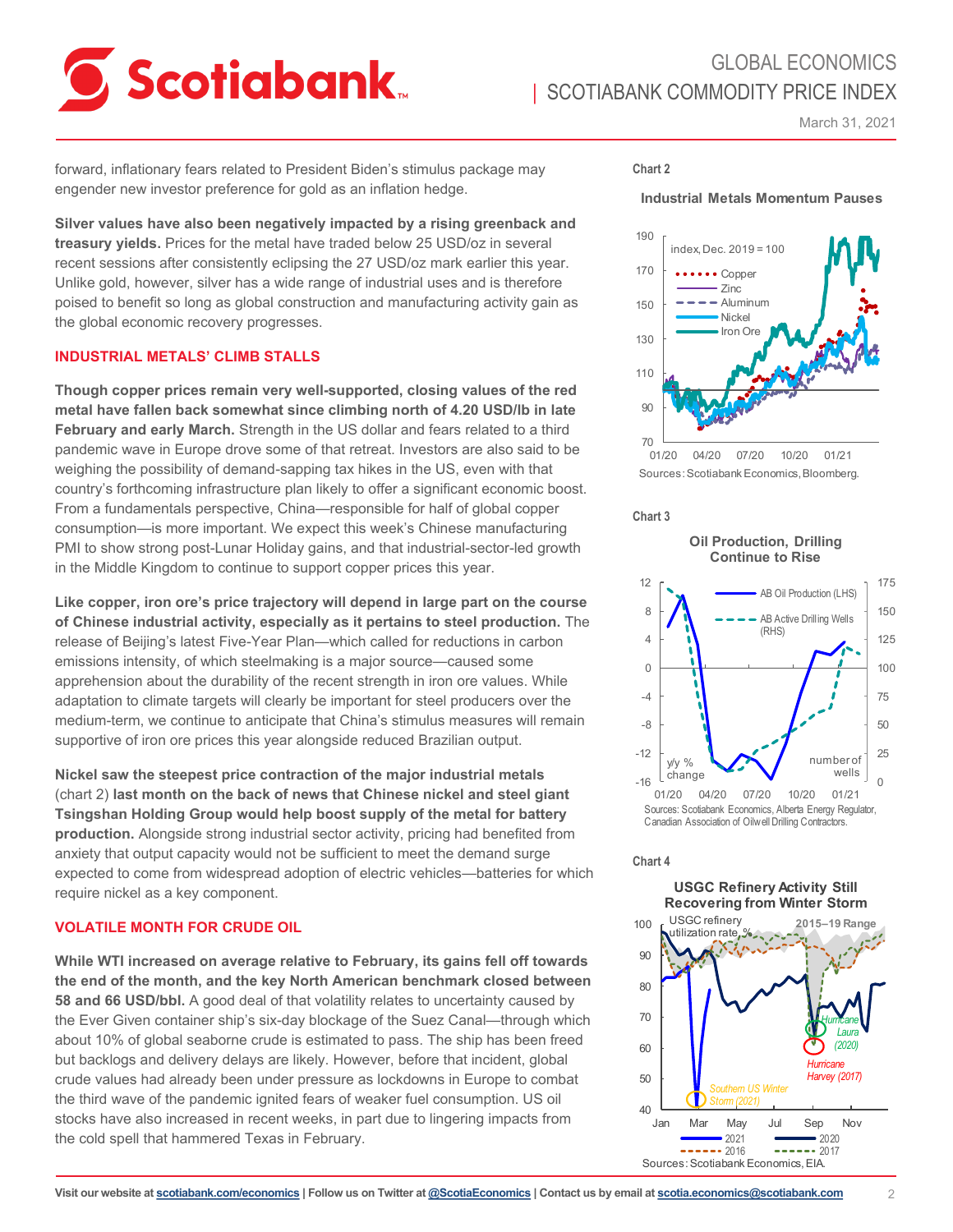

**WCS largely followed WTI's lead this month, but conditions in the Western Canadian oil patch generally continue to improve.** Crude production is accelerating, having increased versus year-earlier levels in each of the three months to January 2021 and returned to pre-pandemic levels; wells drilled are also trending generally higher (chart 3, p.2). Though limited pipeline capacity has prompted some shipment by rail, construction of the Line 3 conduit—needed for long-run supply-demand balance and stable WCS pricing—is progressing on schedule and expected to come into service later this year. Activity at USGC refineries—the marginal consumers of Western Canadian crude barrels—is improving but still well below seasonal levels following last month's Southern US storm (chart 4, p.2).

**The Supreme Court of Canada's affirmation of the constitutionality of the Federal Carbon Tax is less optimistic for Western Canadian producers, though the decision and its effects were likely already expected in the market.** The ruling brings to an end a years long legal battle between the Federal Government and some provinces. Broadly, we anticipate that higher carbon taxes will weigh on oil sands and conventional producers' bottom lines. Markets may see the ruling as supportive of renewables and of low carbon and zero-emission technologies.

| <b>Price Outlook</b>                                                                |                               |                      | 2010-2020<br>Period  |                       | 2020                 | 2021F                | 2022F                |
|-------------------------------------------------------------------------------------|-------------------------------|----------------------|----------------------|-----------------------|----------------------|----------------------|----------------------|
| Oil & Gas                                                                           |                               | Low                  | Avg.                 | High                  |                      |                      |                      |
| <b>Crude Oils</b>                                                                   |                               |                      |                      |                       |                      |                      |                      |
| West Texas Intermediate<br>North Sea Brent Blend<br>WCS - WTI Discount              | USD/bbl<br>USD/bbl<br>USD/bbl | $-38$<br>19<br>$-50$ | 69<br>77<br>$-17$    | 114<br>127<br>$-3$    | 39<br>43<br>$-12$    | 61<br>64<br>$-14$    | 65<br>68<br>$-15$    |
| <b>Natural Gas</b><br>Nymex Henry Hub                                               | USD/MMBtu                     | 1.48                 | 3.20                 | 6.15                  | 2.13                 | 2.80                 | 2.65                 |
| <b>Metals &amp; Minerals</b>                                                        |                               |                      |                      |                       |                      |                      |                      |
| <b>Base Metals</b><br>Copper<br><b>Nickel</b><br>Zinc                               | USD/lb<br>USD/lb<br>USD/lb    | 1.96<br>3.50<br>0.66 | 3.04<br>6.87<br>1.03 | 4.60<br>13.17<br>1.64 | 2.80<br>6.25<br>1.03 | 3.40<br>7.50<br>1.20 | 3.50<br>7.25<br>1.15 |
| <b>Bulk Commodities</b><br>Iron Ore<br>Metallurgical Coal<br><b>Precious Metals</b> | USD/t<br>USD/t                | 39<br>81             | 101<br>174           | 194<br>330            | 110<br>125           | 115<br>125           | 85<br>140            |
| Gold                                                                                | USD/toz                       | 1,049                | 1,386                | 2,067                 | 1,770                | 1,850                | 1,850                |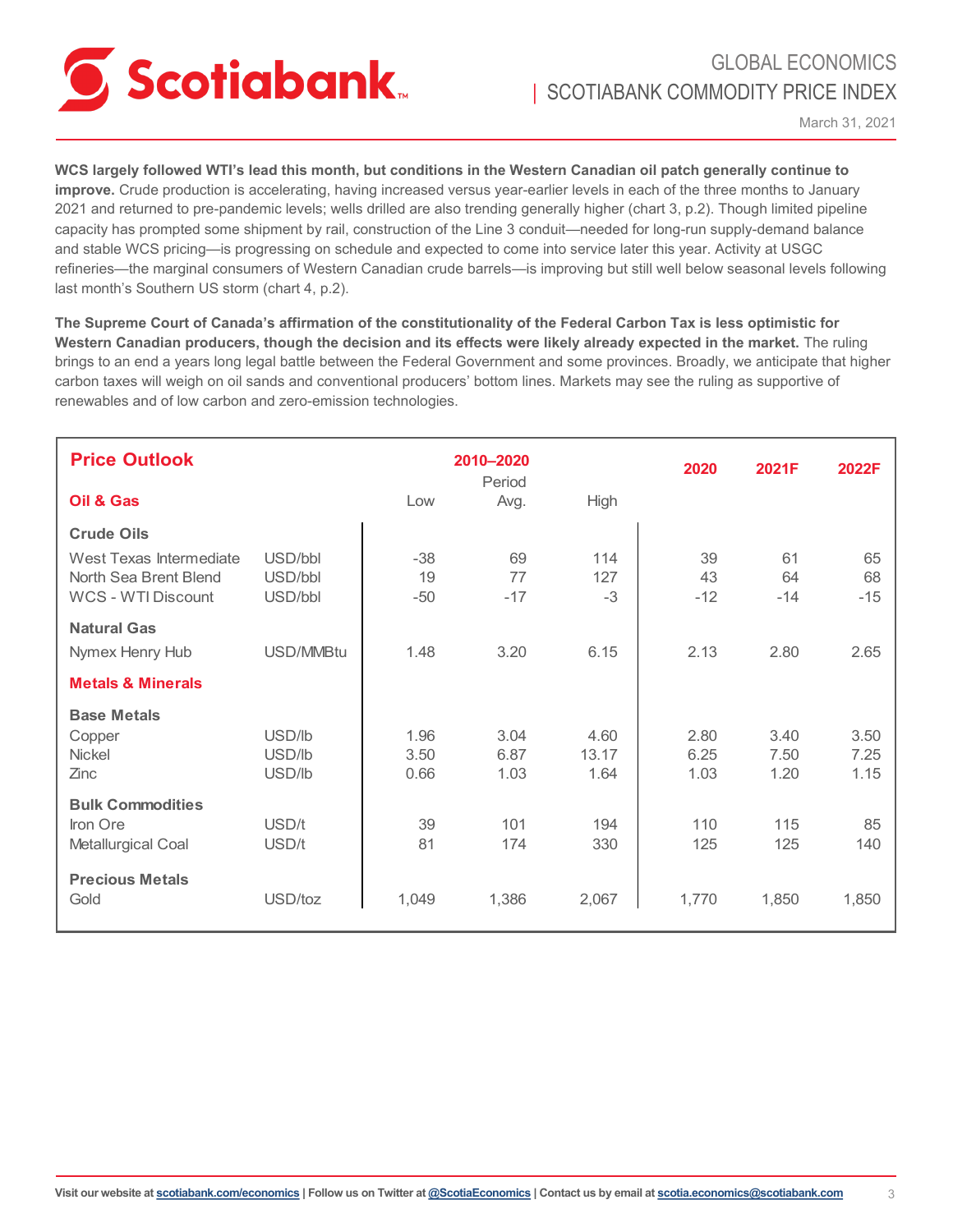

# GLOBAL ECONOMICS | SCOTIABANK COMMODITY PRICE INDEX

March 31, 2021



## **Scotiabank Oil & Gas and Metal & Mineral Indices**





**Scotiabank Forest Products & Agricultural Indices**



**Canadian Dollar vs. Commodity Prices**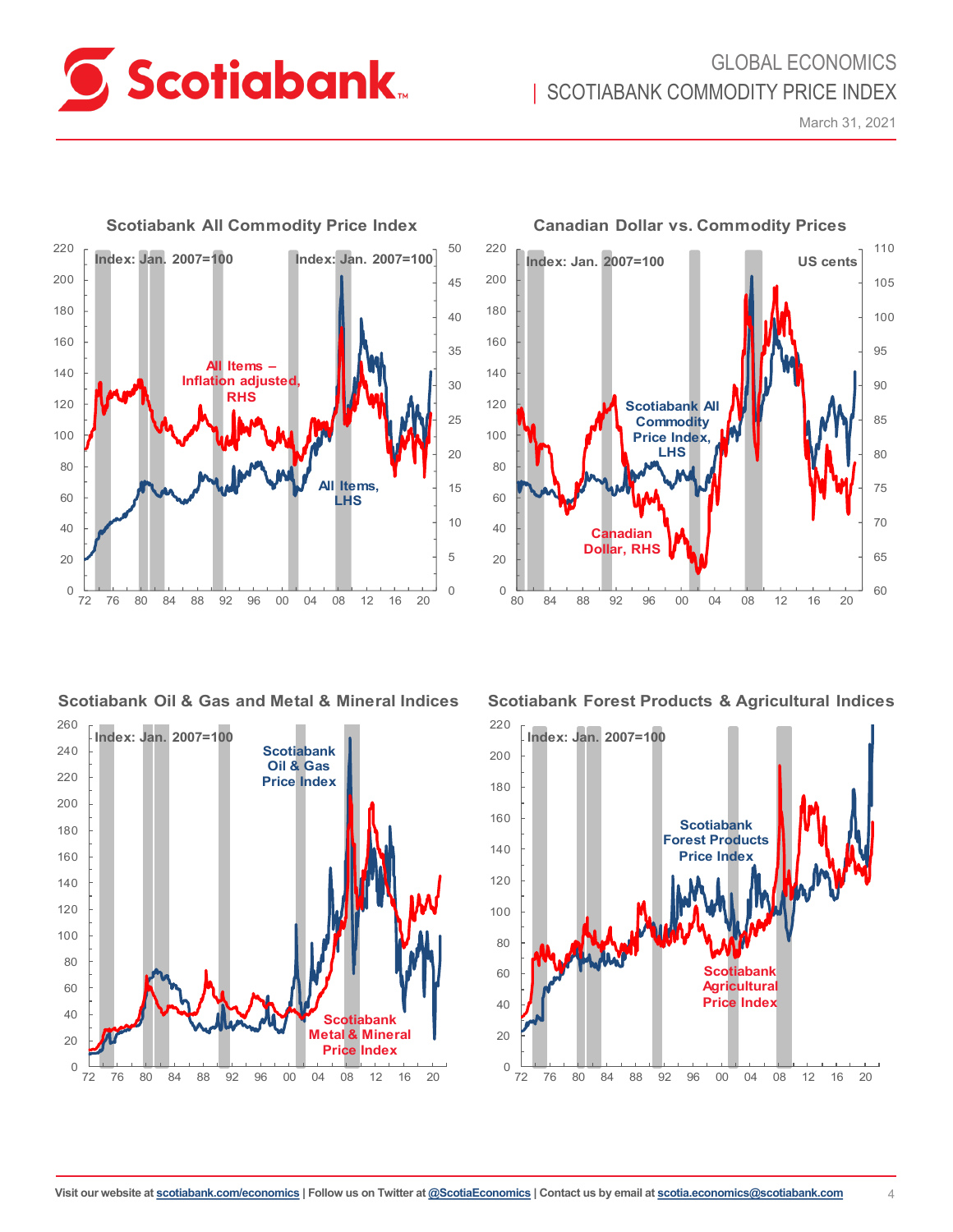

# GLOBAL ECONOMICS | SCOTIABANK COMMODITY PRICE INDEX

March 31, 2021





**Forest Products Prices**



0 200 400 600 800 0 50 100 150 200 80 84 88 92 96 00 04 08 12 16 20 **US\$ per cwt Hogs, LHS US\$ per tonne Cattle, LHS Wheat, RHS Canola, RHS**

**Agricultural Prices**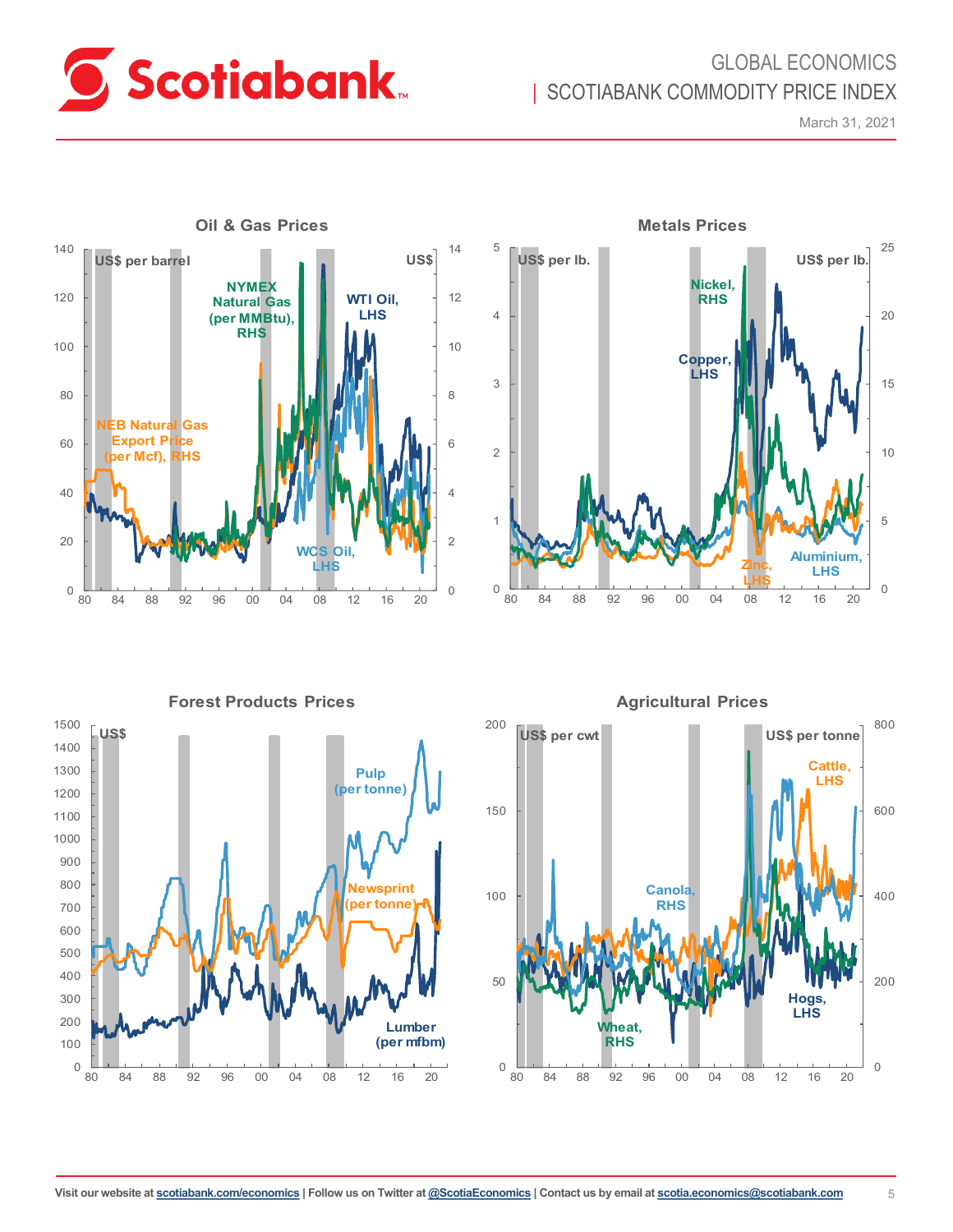

# GLOBAL ECONOMICS | SCOTIABANK COMMODITY PRICE INDEX

March 31, 2021

# **Technical Note**

**Scotiabank Commodity Price Index — Principal Canadian Exports**

**January 2007 = 100**

This Index has been designed to track the spot or transactions prices paid in U.S. dollars for key Canadian commodities and resource-based manufactured goods in export markets. The weight of each component is based upon its net export value in 2010. Prior to January 2007, the weight of each component was based on its export value in 1995-97, except for crude oil & refined petroleum products, uncoated freesheet paper and linerboard, where net exports were used. Canada imports a significant quantity of these products, and use of their export value alone would have overstated the importance in Canada's trade performance.

**The following prices are included:** 

### **OIL & GAS**

**Crude Oil & Refined Petroleum Products** (US\$ per bbl) MSW light sweet crude oil at Edmonton (previously Edmonton Par crude) and Western Canadian Select heavy oil at Hardisty, Alberta; price differentials off WTI near-by futures from Bloomberg.

**Natural Gas** (US\$ per mcf) Average export price quoted by the National Energy Board.

**Natural Gas Liquids (NGLs – Propane, Butane, Ethane & Pentanes-Plus)** (US\$ per bbl), Propane at Edmonton & Sarnia.

### **METALS & MINERALS**

**Copper & Products** (US\$ per lb) LME official cash settlement price for grade A copper.

**Zinc** (US\$ per lb) LME SHG cash settlement: prior to Sept 1990, U.S. producers' price for high-grade zinc delivered.

**Lead** (US\$ per lb) LME official cash settlement price; prior to Jan. 1991, U.S. producers' price for common grade delivered.

**Aluminium & Products** (US\$ per lb) since 1979, LME official cash settlement price.

**Nickel** (US\$ per lb) since 1980, LME official cash settlement price.

**Gold** (US\$ per oz) 'LBMA Gold Price PM' as of March 20, 2015. **Potash** (US\$ per tonne) Standard potassium chloride, spot price, FOB Vancouver.

**Sulphur** (US\$ per tonne) Solid, spot price, FOB Vancouver.

**Metallurgical Coal** (US\$ per tonne) Contract price for premium-grade hard coking coal, FOB Vancouver.

**Iron Ore** (US cents per dmtu) Spot price fines 62% Fe, CFR Qingdao, China; prior to Jan 2011, term-contract price for concentrates 66% Fe from Labrador/Quebec to Northern Europe (FOB Sept-Iles).

**Uranium** (US\$ per lb) U<sub>3</sub>O<sub>8</sub> near-by-futures from Bloomberg.

**Molybdenum** (US\$ per lb) since March 1992, MW dealer oxide. **Cobalt** (US\$ per lb) MW dealer price.

### **FOREST PRODUCTS**

**Lumber & Wood Products, Western Spruce-Pine-Fir 2x4 No.2 & Btr** (US\$ per mfbm) FOB mill.

**Oriented Strandboard** (US\$ per thousand sq. ft.), U.S. North Central region, 7/16 inch.

**Pulp, Bleached Northern Softwood Kraft** (US\$ per tonne) Transactions price, delivery USA.

**Newsprint** (US\$ per tonne) Average transactions price, 45 grams, delivery Eastern USA.

**Groundwood Specialty Papers** (US\$ per ton) Supercalendered-A paper, 35 lb., delivery USA.

**Linerboard** (US\$ per ton), delivery Eastern USA with zone discounts.

### **AGRICULTURE**

**Wheat & Flour** (US\$ per tonne), DNS No 1 14% protein Duluth, Minn; prior to April 2011 No.1 CWRS, 13.5% protein at St. Lawrence.

**Barley** (US\$ per tonne), Manitoba Agriculture and Food No. 1 Canadian western barley aggregate spot price; historical data No. 1 at Lethbridge, Alberta. **Canola & Oilseeds** (US\$ per tonne) No.1 Canada, in store Vancouver.

**Cattle & Beef** (US\$ per cwt) Steers over 1,051 pounds at Toronto; from Jan 1993, Ontario average.

**Hogs & Pork** (US\$ per cwt) 100 Index Hogs at Toronto; from Jan 1993, Ontario average. **Fish & Seafood** (US\$ per lb) West Coast silver coho salmon; Atlantic lobster prices; prior to 1986 cod fillets & blocks.

| <b>Scotiabank Commodity Price Index -</b><br><b>Components And Weights</b> |                          |                     |  |  |  |
|----------------------------------------------------------------------------|--------------------------|---------------------|--|--|--|
| Index                                                                      | Net Export Value In 2010 | <b>Index Weight</b> |  |  |  |
| Components                                                                 | (millions of dollars)    | (per cent)          |  |  |  |
| OIL & GAS INDEX                                                            | 46,537                   | 39.90               |  |  |  |
| Crude Oil & Refined Products                                               | 33,231                   | 28.49               |  |  |  |
| Natural Gas & LNG                                                          | 11,741                   | 10.07               |  |  |  |
| <b>NGLs</b>                                                                | 1,565                    | 1.34                |  |  |  |
| <b>METAL &amp; MINERAL INDEX</b>                                           | 35,109                   | 30.10               |  |  |  |
| Copper                                                                     | 3,160                    | 2.71                |  |  |  |
| Zinc                                                                       | 1,255                    | 1.08                |  |  |  |
| Lead                                                                       | 579                      | 0.50                |  |  |  |
| Aluminium                                                                  | 6,045                    | 5.18                |  |  |  |
| Nickel                                                                     | 4,246                    | 3.64                |  |  |  |
| Gold                                                                       | 4,678                    | 4.01                |  |  |  |
| Coal                                                                       | 4,757                    | 4.08                |  |  |  |
| Iron Ore                                                                   | 3,346                    | 2.87                |  |  |  |
| Potash                                                                     | 5,161                    | 4.42                |  |  |  |
| Sulphur                                                                    | 457                      | 0.39                |  |  |  |
| Uranium                                                                    | 891                      | 0.76                |  |  |  |
| Cobalt                                                                     | 288                      | 0.25                |  |  |  |
| Molybdenum                                                                 | 246                      | 0.21                |  |  |  |
| <b>FOREST PRODUCTS INDEX</b>                                               | 17,081                   | 14.66               |  |  |  |
| Lumber & Wood Products                                                     | 4.673                    | 4.01                |  |  |  |
| 0SB                                                                        | 812                      | 0.70                |  |  |  |
| Pulp                                                                       | 6,818                    | 5.85                |  |  |  |
| Newsprint                                                                  | 2,734                    | 2.34                |  |  |  |
| Groundwood Spec. Papers                                                    | 1,971                    | 1.69                |  |  |  |
| I inerboard                                                                | 87                       | 0.07                |  |  |  |
| <b>AGRICULTURAL INDEX</b>                                                  | 17,901                   | 15.35               |  |  |  |
| Wheat & Flour                                                              | 4,693                    | 4.02                |  |  |  |
| Barley & Feedgrains                                                        | 1,088                    | 0.93                |  |  |  |
| Canola & Oilseeds                                                          | 5,398                    | 4.63                |  |  |  |
| Cattle & Beef                                                              | 1,640                    | 1.41                |  |  |  |
| Hogs & Pork                                                                | 2,378                    | 2.04                |  |  |  |
| Fish & Seafood                                                             | 2,704                    | 2.32                |  |  |  |
| <b>TOTAL INDEX</b>                                                         | 116,643                  | 100.00              |  |  |  |